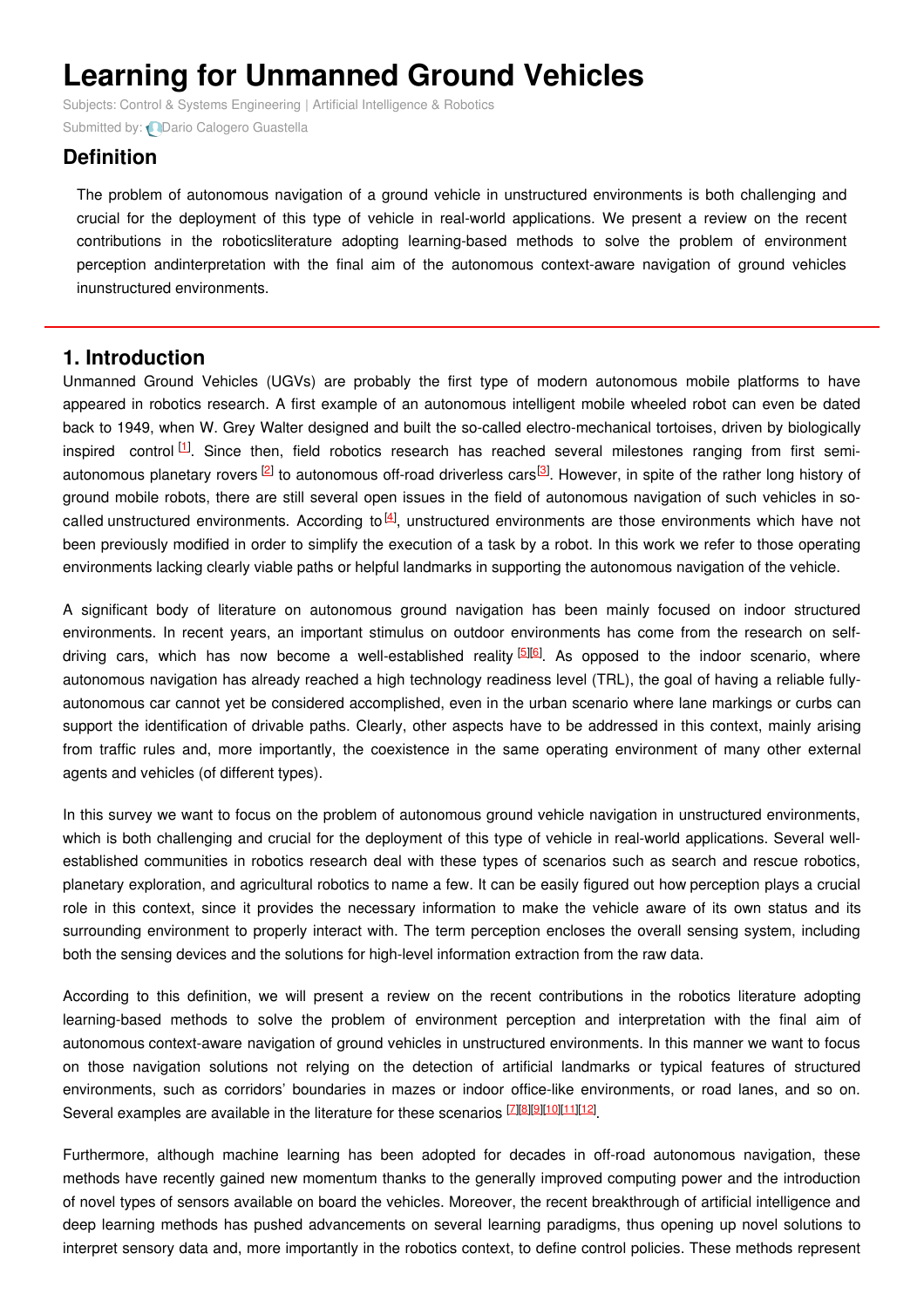a relevant research stream which must be further explored.

The main contribution of this work is to provide a broad high-level review on the main approaches to the autonomous navigation of ground vehicles in the specific learning realm and in theunstructured environment context. To the best of our knowledge, this is the first work attempting such a review aiming at organising the wide spectrum of approaches mentioned above. Clearly, we do not claim to provide a comprehensive survey of all the solutions reported in the literature, as this would require an almost unbearable effort. By means of this review, we wish to help researchers working on this topic to be able to obtain a clear overview of the most relevant methods currently available in the literature, as well as to easily identify the most useful approach for the problem at hand.

## **2. Related Works and Survey Boundaries**

Several surveys and reviews can be found in the literature related to the navigation of ground robots, both in structured and unstructured environments, or related to general machine learning methods for robotics. The works by Chhaniyara et al. and Papadakis <sup>[\[13](#page-3-12)][[14](#page-3-13)]</sup> provide an early overview on so-calledterrain traversability analysis (TTA) methods for UGV navigation over rough terrains. Terrain traversability analysis can be roughly referred to as the problem of estimating the difficulty of driving through a terrain for a ground vehicle. This approach is clearly conceptually different from a classical obstacle avoidance problem, since most of the time no physical obstacle is actually present, whereas a trade-off between different paths has to be performed. Chhaniyara et al. focus their review on rovers for planetary exploration and soil mechanical property characterization. On the other hand, Papadakis provides a general overview on TTA ranging from classical geometry-based approaches, passing through proprioceptive-based methods and appearancebased methods and concluding with hybrid approaches. Although early learning-based methods are presented, the paper was written before the recent breakthrough of deep learning, especially in computer vision, which has also brought the sudden proliferation of alternative methods to classical machine learning approaches.

The work by Grigorescu et al.<sup>[\[15](#page-3-14)]</sup> deals specifically with deep learning methods instead. A detailed perspective on the context of autonomous cars is given, including decision making solutions, neural networks architectures and employed hardware. However, it is essentially placed in the urban on-road scenario. Other very recent surveys about deep learning methods and applications are available in the literature still in the self-driving cars domain [[16](#page-3-15)][\[17](#page-3-16)]. However, the work by Kuutti et al. <sup>[\[16](#page-3-15)]</sup> is mainly concerned with vehicle control rather than perception, whereas the one by Ni et al.<sup>[\[17](#page-3-16)]</sup>, similarly to <sup>[\[15](#page-3-14)]</sup>, presents a wide review on the deep learning-based solutions used in self-driving urban vehicles tasks, such as object detection, lane recognition, and path planning. Another work still focused on deep learning-based control techniques, both for manipulation and navigation, is the one by Tai et al. <sup>[\[18](#page-4-0)]</sup>.

A remarkable review on general learning methods for mobile robots navigation is given by Wulfmeier<sup>[\[19](#page-4-1)]</sup>. This work reports a broad discussion on the adoption of machine learning for each module of the navigation pipeline, from perception and mapping to planning and control. However, also this work is mainly oriented towards the urban scenario.

A very recent work by Hu et al.<sup>[\[20](#page-4-2)]</sup> provides an interesting overview on sensing technologies and sensor fusion techniques for off-road environments. Although perception is the core topic of this work, it does not put emphasis on the recent and novel learning based methods. Finally, other reviews deal with specific learning paradigms, such as learning from demonstration  $\frac{[21][22]}{20}$  $\frac{[21][22]}{20}$  $\frac{[21][22]}{20}$  $\frac{[21][22]}{20}$  $\frac{[21][22]}{20}$  or reinforcement learning  $\frac{[23]}{20}$  $\frac{[23]}{20}$  $\frac{[23]}{20}$ , without a particular attention to navigation.

### **2.1. Boundaries**

The main goal of this paper is to summarize and classify those solutions leveraging machine learning for the perception and comprehension of unstructured environments for the autonomous navigation of unmanned ground vehicles. According to this goal and for the sake of conciseness, this review purposefully does not include:

- multi-robot approaches, as in those works many other aspects arise, ranging from the shared knowledge of the surrounding world to the multi-platform coordination and management;
- works exclusively based on environment interaction or proprioceptive data (e.g., analysis of vehicle vibrations or attitude). We focus on environment perception in order to define a traversable pathbefore actually crossing it;
- works purely dealing with path planning algorithms. We want to include only those solutions where the environments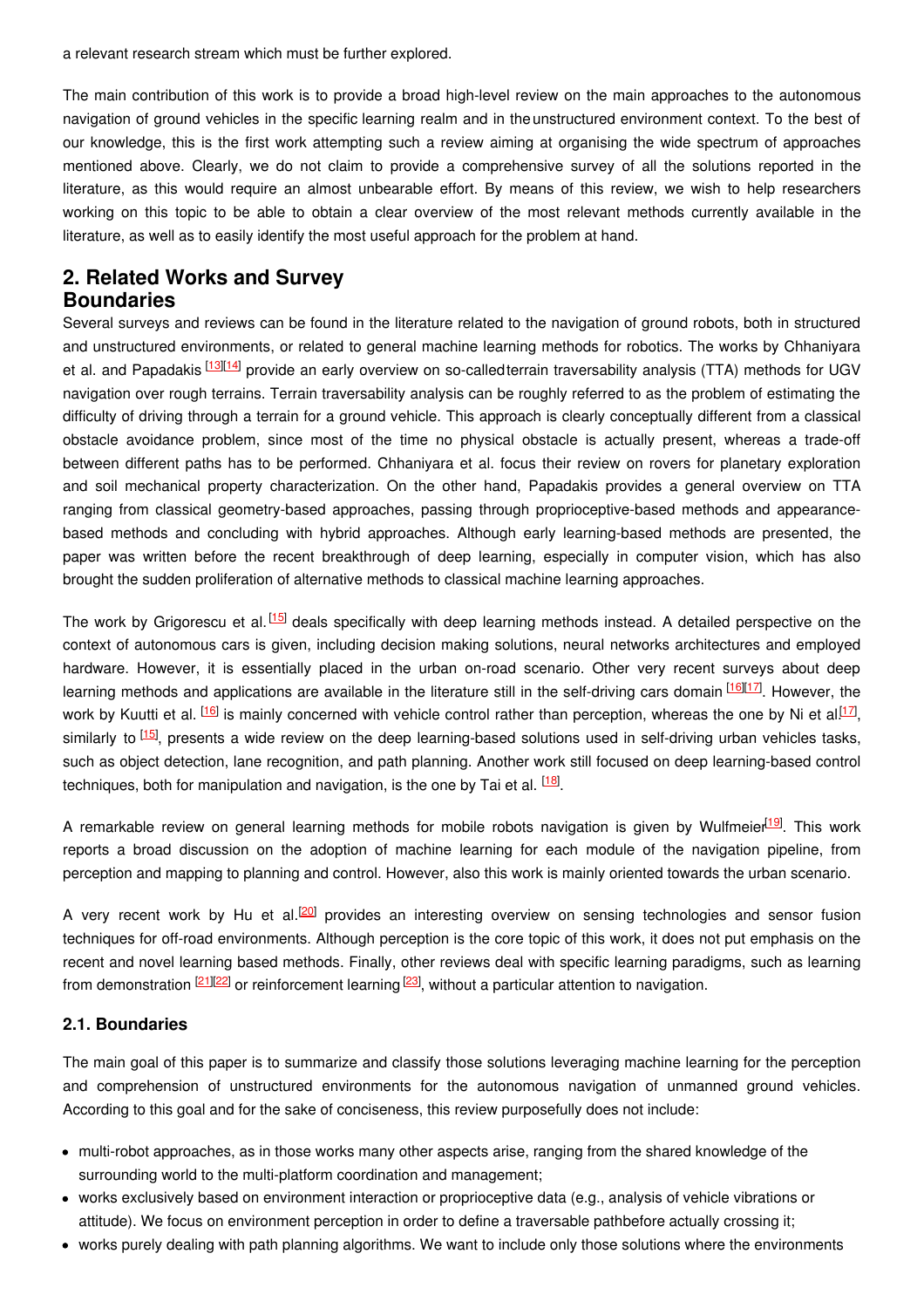characteristics are taken into account;

platform-specific works not including terrain information, such as prediction of the vehicle's power consumption or lowlevel traction or motion control.

Recalling the well-known sense-plan-act paradigm in autonomous robot navigation, we essentially include all those works where at least the very first step, i.e., sense, is included. Therefore, we include those works performing planning, without moving further to the motion action, and even the solutions embedding all three aspects in a monolithic solution. There is clearly an unavoidable and partial overlap between perception and control, although this distinction is becoming more and more often evanescent.

Although this approach might look excessively broad and some approaches may even appear distant, we believe that since the reported solutions share a common starting point, i.e., the unstructured nature of the perceived environment, it is possible to identify some aspects which can be actually adapted to the different consequent tasks, namely planning, and low-level control. We argue that the side-by-side comparison of such solutions can provide a set of useful insights for the reader.

Regarding the survey methodology, the works included in this review have been selected among the papers collected over the last few years from the main scientific databases (namely Scopus, Web of Science and Google Scholar). The related search terms are ground vehicle, unstructured environments, learning, and traversability. Moreover, a further thorough research has been performed from the references included in the reported works.

## **3. Categorization**

Within the boundaries described in the previous section it is possible to identify two main broad categories of learningbased methods for autonomous navigation in unstructured environments:

- methods based on terrain traversability analysis (TTA)
- end-to-end methods

Evidently, these two categories are deeply different. As already partially introduced in Section 1 by traversability we refer to the capability of a ground vehicle to stably reach a terrain region; this capability being dependent on (1) the terrain model, (2) the vehicle model, (3) the kinematic constraints of the vehicle and, in some cases, (4) some optimization criteria <sup>[\[14](#page-3-13)]</sup>. Methods relying on TTA can be in turn divided into two main approaches: (1)regression of traversal costs and (2) terrain classification. Similarly to machine learning lexicon, the former provides a continuous measure encoding the traversal cost (i.e., the expected difficulty the UGV would experience during the traversal); whereas the latter aims at identifying the terrain classes with navigation-relevant properties in the environment. Besides this rigid distinction, there are also some works based on a mixed regression-classification approach for TTA. In the context of an autonomous navigation framework, a further processing step is needed for handling the outcome of the traversability assessment, in order to translate such an assessment into actual motion.

Conversely, end-to-end methods directly map raw environment perception and/or vehicle state (i.e., raw exteroceptive and proprioceptive sensory data) to navigation control actions, thus fusing perception and control of the navigation framework into a single block. From this perspective, end-to-end methods may also be seen as a particular case of TTA-based methods, as they include both TTA and control. Although end-to-end methods might appear to offer a simpler and immediate solution. Recalling again the sequential sense-plan-act pipeline, Figure 1 depicts where TTA and end-to-end methods are placed. Finally, for both of them we distinguish between classical learning and deep learningbased solutions. In Figure 2 a scheme representing the adopted categorization method is reported. In the following sections we will make extensive use of acronyms, especially in summary tables. To help the reader, we reported a list of them in the Abbreviations section, at the end of this manuscript.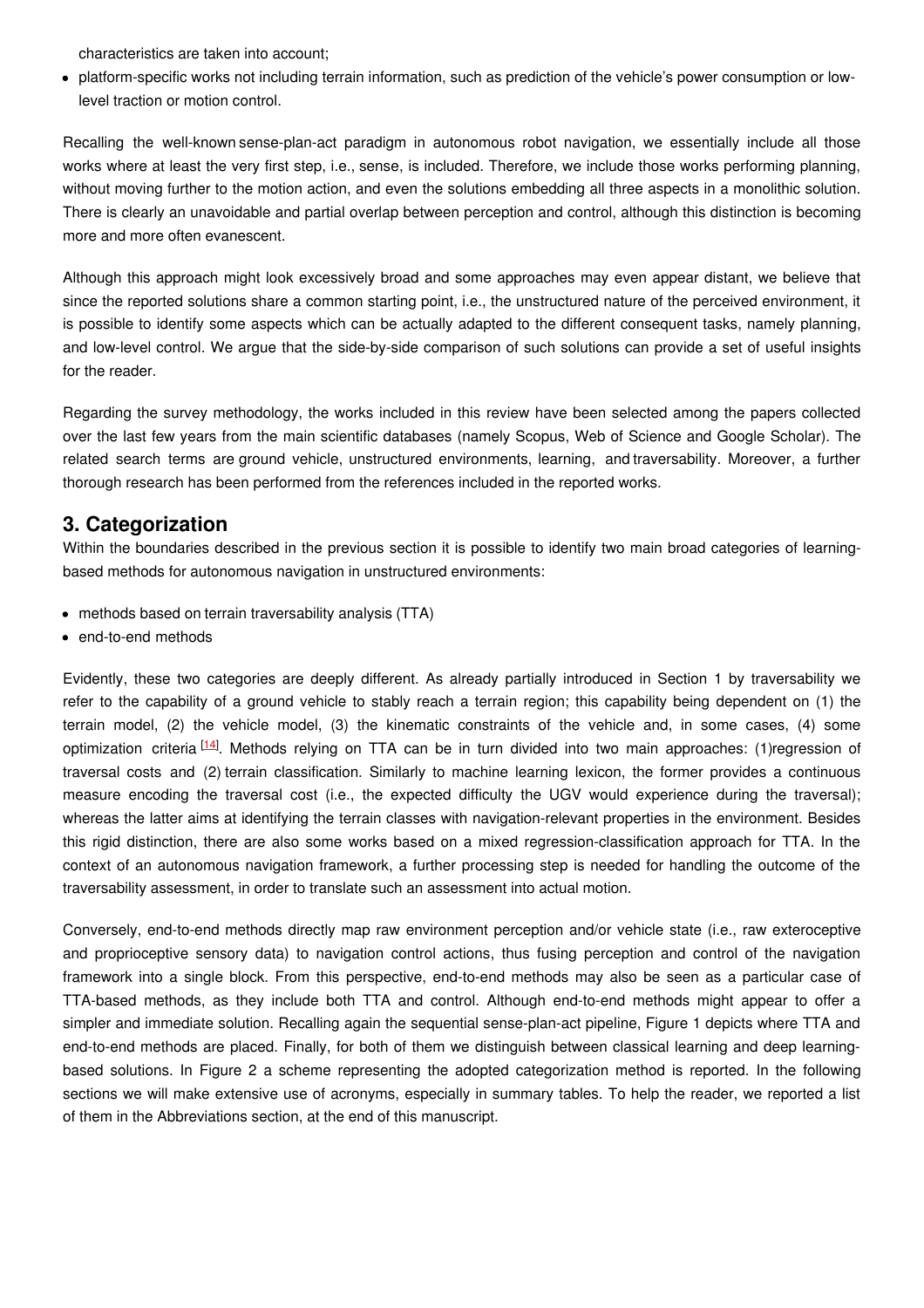

end-to-end methods

**Figure 1.** Terrain traversability analysis (TTA) and end-to-end methods comparison.



**Figure 2.** Categorization method adopted in this survey. (UGV—Unmanned Ground Vehicle).

#### **References**

- <span id="page-3-0"></span>1. Holland, O. The first biologically inspired robots. Robotica 2003, 21, 351–363.
- <span id="page-3-1"></span>2. Wilcox, B.; Nguyen, T. Sojourner on Mars and Lessons Learned for Future Planetary Rovers. In SAE Technical Paper; SAE International: Danvers, MA, USA, 1998.
- <span id="page-3-2"></span>3. Buehler, M.; Iagnemma, K.; Singh, S. The 2005 DARPA Grand Challenge: The Great Robot Race; Springer: Berlin, Germany, 2007; Volume 36.
- <span id="page-3-3"></span>4. Brock, O.; Park, J.; Toussaint, M. Mobility and manipulation. In Springer Handbook of Robotics; Springer: Cham, Switzerland, 2016; pp. 1007–1036.
- <span id="page-3-4"></span>5. Paden, B.; Čáp, M.; Yong, S.Z.; Yershov, D.; Frazzoli, E. A Survey of Motion Planning and Control Techniques for Self-Driving Urban Vehicles. IEEE Trans. Intell. Veh. 2016, 1, 33–55.
- <span id="page-3-5"></span>6. Badue, C.; Guidolini, R.; Carneiro, R.V.; Azevedo, P.; Cardoso, V.B.; Forechi, A.; Jesus, L.; Berriel, R.; Paixão, T.M.; Mutz, F.; et al. Self-driving cars: A survey. Expert Syst. Appl. 2021, 165, 113816.
- <span id="page-3-6"></span>7. Bojarski, M.; Testa, D.D.; Dworakowski, D.; Firner, B.; Flepp, B.; Goyal, P.; Jackel, L.D.; Monfort, M.; Muller, U.; Zhang, J.; et al. End to End Learning for Self-Driving Cars. arXiv 2016, arXiv:1604.07316.
- <span id="page-3-7"></span>8. Liu, G.H.; Siravuru, A.; Prabhakar, S.; Veloso, M.; Kantor, G. Learning End-to-end Multimodal Sensor Policies for Autonomous Navigation. arXiv 2017, arXiv:1705.10422.
- <span id="page-3-8"></span>9. Gao, W.; Hsu, D.; Lee, W.S.; Shen, S.; Subramanian, K. Intention-Net: Integrating Planning and Deep Learning for Goal-Directed Autonomous Navigation. arXiv 2017, arXiv:1710.05627.
- <span id="page-3-9"></span>10. Pfeiffer, M.; Schaeuble, M.; Nieto, J.; Siegwart, R.; Cadena, C. From perception to decision: A data-driven approach to end-to-end motion planning for autonomous ground robots. In Proceedings of the 2017 IEEE International Conference on Robotics and Automation (ICRA), Singapore, 29 May–3 June 2017; pp. 1527–1533.
- <span id="page-3-10"></span>11. Mirowski, P.; Pascanu, R.; Viola, F.; Soyer, H.; Ballard, A.J.; Banino, A.; Denil, M.; Goroshin, R.; Sifre, L.; Kavukcuoglu, K.; et al. Learning to Navigate in Complex Environments. arXiv 2017, arXiv:1611.03673.
- <span id="page-3-11"></span>12. Devo, A.; Costante, G.; Valigi, P. Deep Reinforcement Learning for Instruction Following Visual Navigation in 3D Maze-Like Environments. IEEE Robot. Autom. Lett. 2020, 5, 1175–1182.
- <span id="page-3-12"></span>13. Chhaniyara, S.; Brunskill, C.; Yeomans, B.; Matthews, M.; Saaj, C.; Ransom, S.; Richter, L. Terrain trafficability analysis and soil mechanical property identification for planetary rovers: A survey. J. Terramechanics 2012, 49, 115–128.
- <span id="page-3-13"></span>14. Papadakis, P. Terrain Traversability Analysis Methods for Unmanned Ground Vehicles: A Survey. Eng. Appl. Artif. Intell. 2013, 26, 1373–1385.
- <span id="page-3-14"></span>15. Grigorescu, S.; Trasnea, B.; Cocias, T.; Macesanu, G. A survey of deep learning techniques for autonomous driving. J. Field Robot. 2020, 37, 362–386.
- <span id="page-3-15"></span>16. Kuutti, S.; Bowden, R.; Jin, Y.; Barber, P.; Fallah, S. A Survey of Deep Learning Applications to Autonomous Vehicle Control. IEEE Trans. Intell. Transp. Syst. 2020, 1–22.
- <span id="page-3-16"></span>17. Ni, J.; Chen, Y.; Chen, Y.; Zhu, J.; Ali, D.; Cao, W. A Survey on Theories and Applications for Self-Driving Cars Based on Deep